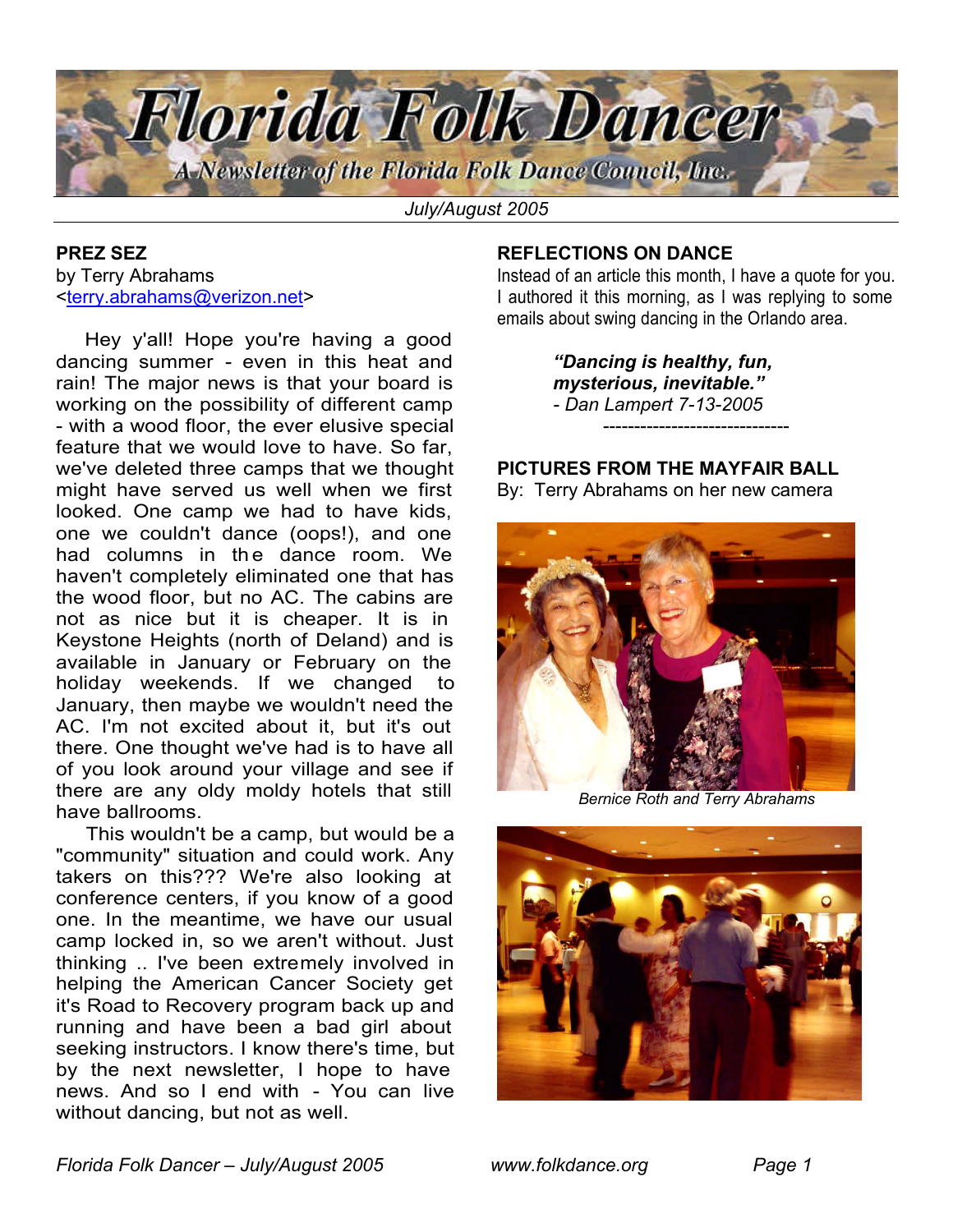



*John and Jean rehearse*



*Terry, John and Jean*

#### **ORLANDO INT'L FOLK DANCE CLUB** by Pat Henderson <henderp@bellsouth.net>

 Bobby and I were the only ones from our dance group who attended the Florida Folk Festival in White Springs over Memorial Day weekend. We helped Terry Abrahams lead Israeli dances to a Klaysmer band from Gainesville. We shared a campsite with the band along with Terry and Jean Murray. It was the first time that Bobby and I camped after going there for so many years and getting a motel room. It was not loud all night as I had suspected although Terry and Jean did go off to find a band to jam with when Bobby and I called it a night.



*Juanita's 75th Birthday and Joe & Lucy's 9th Wedding Anniversary*

 On Wednesday, June 1, we had a joint birthday and anniversary party. Juanita Schockey was celebrating her 75th birthday and Joe and Lucy Birkemeier were celebrating their 9th wedding anniversary on that day. Then Emilie Brozek brought one of her granddaughters who was 13 that day. Talk about a big day -- it truly was. We had about 24 attend that night. Orlando had record rainfall in June so we did not dance on 15th after we received three inches of rain that day. We did not ease into the rainy season at all this year.

 Travels this month included: Ellie Hall to California to visit family and Ann Robinson to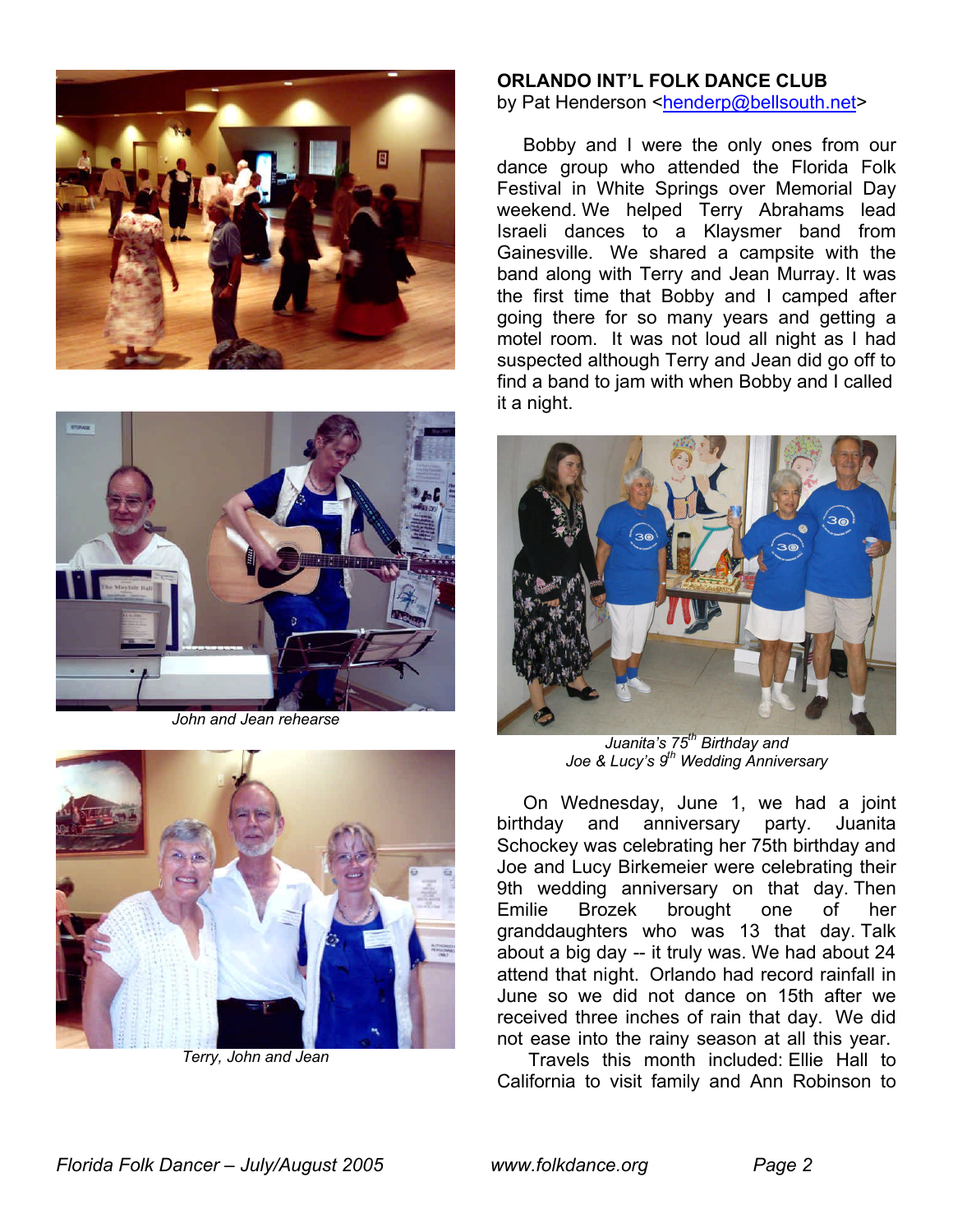North Carolina for a two week ceramics seminar with a Turkish instructor.

 For those interested in our property situation: we are temporarily off the market while we haggle with the county about splitting the 8.5 acres into three parcels. So if anyone knows anyone who wants to move to Florida, tell them to contact us especially if they are a folk dancer!



*The OIFDC group picture on June 1, 2005* ------------------------------

#### **MAINEWOODS DANCE CAMP**

by Dan Lampert

 With events starting August 13 and concluding Sept. 6, 2005, they have an impressive schedule… with teachers we know - Lee Otterholt and George Fogg!!

 See all the information online at: http://www.mainewoodsdancecamp.org

If you have questions, you can contact Kay Demos, their webmaster and coordinator. Email: kay@mainewoodsdancecamp.org

------------------------------

### **JUNE DANCE CHRONICLE**

by Raluca <**rarosca@ufl.edu**>

I was out of town for 3 weeks, but from the messages on our email list and the general feel of the place, I can assure you: dancing at 308 W University Avenue, GNV is fun (and gentle on your joints as the place has nice wooden floors).

FYI , here are the dance we've covered since we moved in this new building (forgive our spelling). On **6/3/05** we've danced

- 1. Djanguritsa (Bulg.), by Jack Seltzer
- 2. Manavu (Isr.) by Jack Seltzer
- 3. Hasapiko (Gr.) by Margaret Tolbert
- 4. Latica (Bulg.) by John Ward
- 5. Korabushka (Rus.) by Jack Seltzer
- 6. Delilo (Turk.) by Margaret Tolbert
- 7. Posiskliute Patrioti ( ) by John Ward
- 8. El LLanero (Venez.) by Raluca Rosca

 After an excellent first Friday, we had a good Saturday Celtic dance workshop (see details in a different message — I reiterate my recommendation of Dorianne and Yutaka for the FFDC camp.) .

### **On 10 June 2005:**

- 1. Zumpa Ondo, Japan, Julieta
- 2. Ajd'Nalijevo, Croatia, Joyce
- 3. Bannielou Lambaol, France, Linda
- 4. Davorike Dajke, Julieta
- 5. Djanguritsa, Bulgaria, Jack
- 6. La Bastringue, Canada, Jack
- 7. Pasisliute Patrioti, John
- 8. Belasicko Oro, Macedonia, Joyce
- 9. Korabushka, Russia, Jack

# **6/17/05**

- 1) Kortanc Linda
- 2) Osmica Joyce
- 3) Ma Navu (reviewed) Jack
- 4) Lalica (review) John
- 5) Kargouna (review) John
- 6) Davorike Dajke (review)- Julieta
- 7) Zumpo Ondo (review) Julieta
- 8) Kochari Jack
- 9) Belasicko Oro (review) Joyce
- 10) Delilo (review) Margaret
- 11) Hasapikos (review) Margaret

This good dancing Friday evening was followed by a fundraiser for GDMA. Jack Seltzer reports:

"By the way, was fun seeing everyone for breakfast yesterday at Applebees.....Gary really is good at flipping those pancakes......Chimo (Joaquin) also helped in the kitchen and so our coffee came out real steamy and full bodied......(now if only they both can dance as good as they can cook.....)"

*Florida Folk Dancer – July/August 2005 www.folkdance.org Page 3*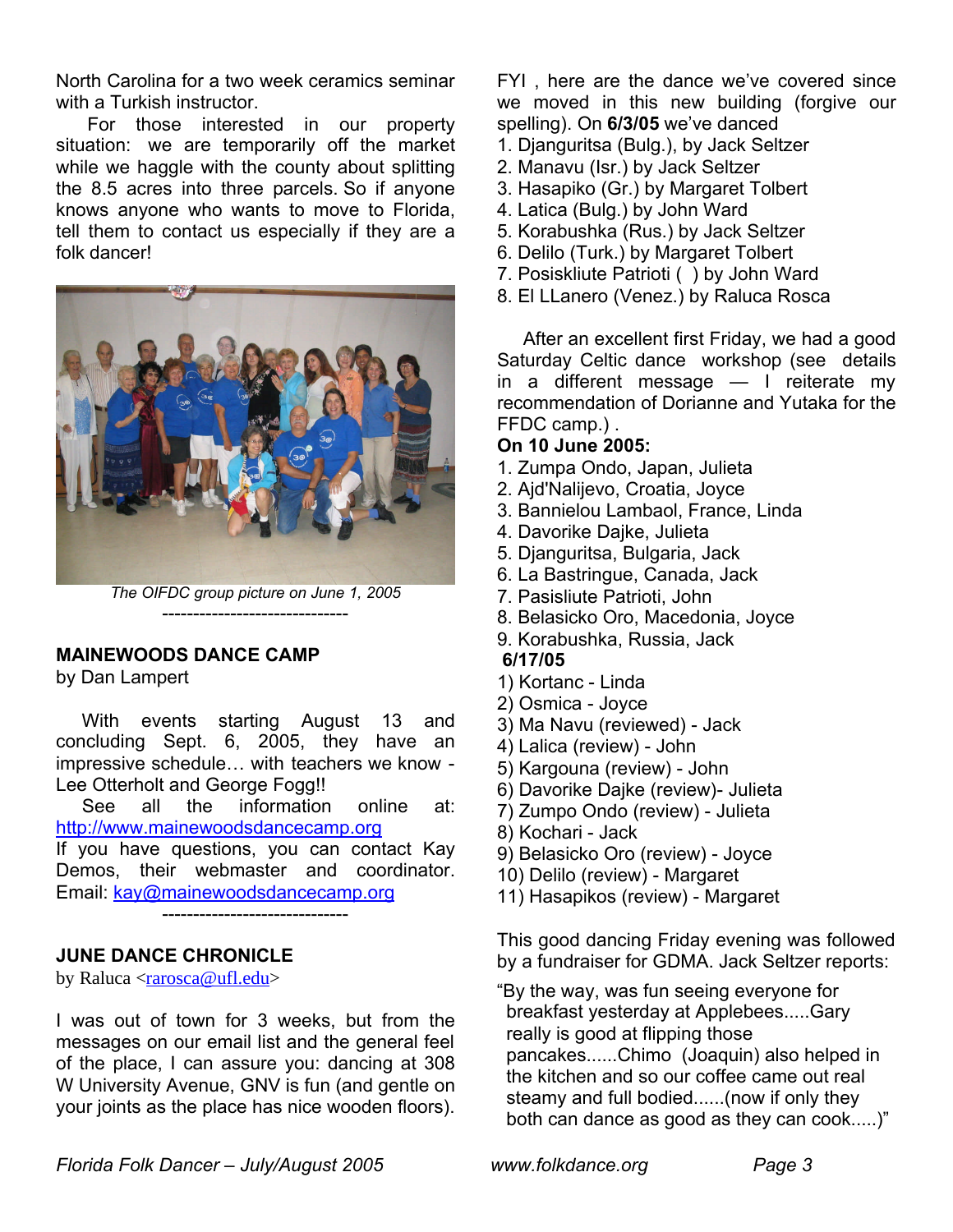Peggy collected \$\$\$\$ at the door.....Sherry helped serve the folks who were able to sit, relax and listen to the live sounds of a 3 piece band......These 2 ladies have really given the group a great boost every Friday night....[..]

 Actually they've all given the group a shot in the arm and they all are getting better at faking more and more of the dances....."

### **6/24/05**

- 1. Sborinka (Bulgaria) taught by Julieta,
- 2. Osmica (Bulgaria) reviewed by

3. Joyce, Sepastia Bar (Armenia) taught by Joyce,

- 4. Sulam Yakov (Israel)taught by John,
- 5. Kochari (Turkey) reviewed by Jack,
- 6. Yolanda (Puerto Rico) taught by Julieta,
- 7. Kissufim (Israel) taught by Linda,
- 8. Tetovsko Oro (Bulgaria) taught by Margaret.

 Joyce reports about this one: "For the very first time in a long while I stayed and danced the entire evening. It felt like old times. Each time I thought I would leave then music for another great dance was played.

 Thanks to Jack and Max who kept things rolling with the music and programming. Over 20 people were there and all had a great time. We had some new folks again. The PR in The Gainesville Sun really has helped. Thanks for those who are doing the publicity! [..]

 Tetovsko Oro was a real foot twister but Margaret has assured us that once our feet get it we can do the dance without having to think about the instructions. The range of dances easy to more difficult, and the(as always) wonderful music were a treat."

 Once again a good dancing Friday was followed by an eventful Saturday, this time a 'pro-dance' garage sale hosted by Julieta (she might have wrote y'all a separate message—on short, many have helped, many are to be thanked and the action brought in \$325 for GDMA and about \$140 for our group). **7/1/05**

- 1. Ekijslisko Oro Bulgarian Jack
- 2. Sborinka- Bulgarian review Julieta
- 3. Hora din Gocesti Romanian Linda
- 4. Kinneret Israeli Julieta
- 5. Vulpuista Romamian Margaret
- 6. Keciko Turkish Margaret
- 7. Baztan Dantza Basque Jack
- 8. Yolanda P. Rico review Julieta

 This time I was back in town after a nondancing tour of the Pacific NW and it surely felt good to be folk dancing again. Joyce Story was visiting from Arizona, and she joined us for maybe the 10<sup>th</sup> times in 4 years. Our newest young recruit, Yong (not Yang Mu that you've all met, but a Korean lady with a past in performance gymnastics and a present studying in College of Health and Human Performance) was once again picking up dances amazingly quick, and she brought with her a friend that likes to dance as well. Jenneine was visiting from Naples, June was in town and dancing, her appendectomy forgotten, Radha of the Girlscouts International Thinking Day memory was there as well, together with her daughter. I should really be mentioning every one of the 20 people in audience as the night was totally electric but the prize goes to John Ward – he came to dance even if his house was burglarized earlier that evening (no apparent damage)

 SO…Join us Friday night at 8 pm, year round, or send over that friend who just moved in town/ is passing by. \$3 for adults, \$1 for dancing children and even seating places for non-dancing members of the party ---what else can I say? Oh, yes, even with people traveling we still have  $\sim$  20 people every week, but the place can easily accommodate 40 people or more. Come to see it and give us your vote would it be a good place for Spring Fling 2006?

------------------------------

### **BELLY DANCING**

An event in Gainesville 7-31-2005

**Ethnic Dance Expressions -** School of Belly Dance present their 3rd annual event **"Veils & Visions Revue"** An afternoon of Middle Eastern and Spanish dancing **Sunday, July 31, 2005 3:00 PM** - Doors open **3:30 to 5:30 PM** - Show begins **Location:** Indian Cultural & Education Center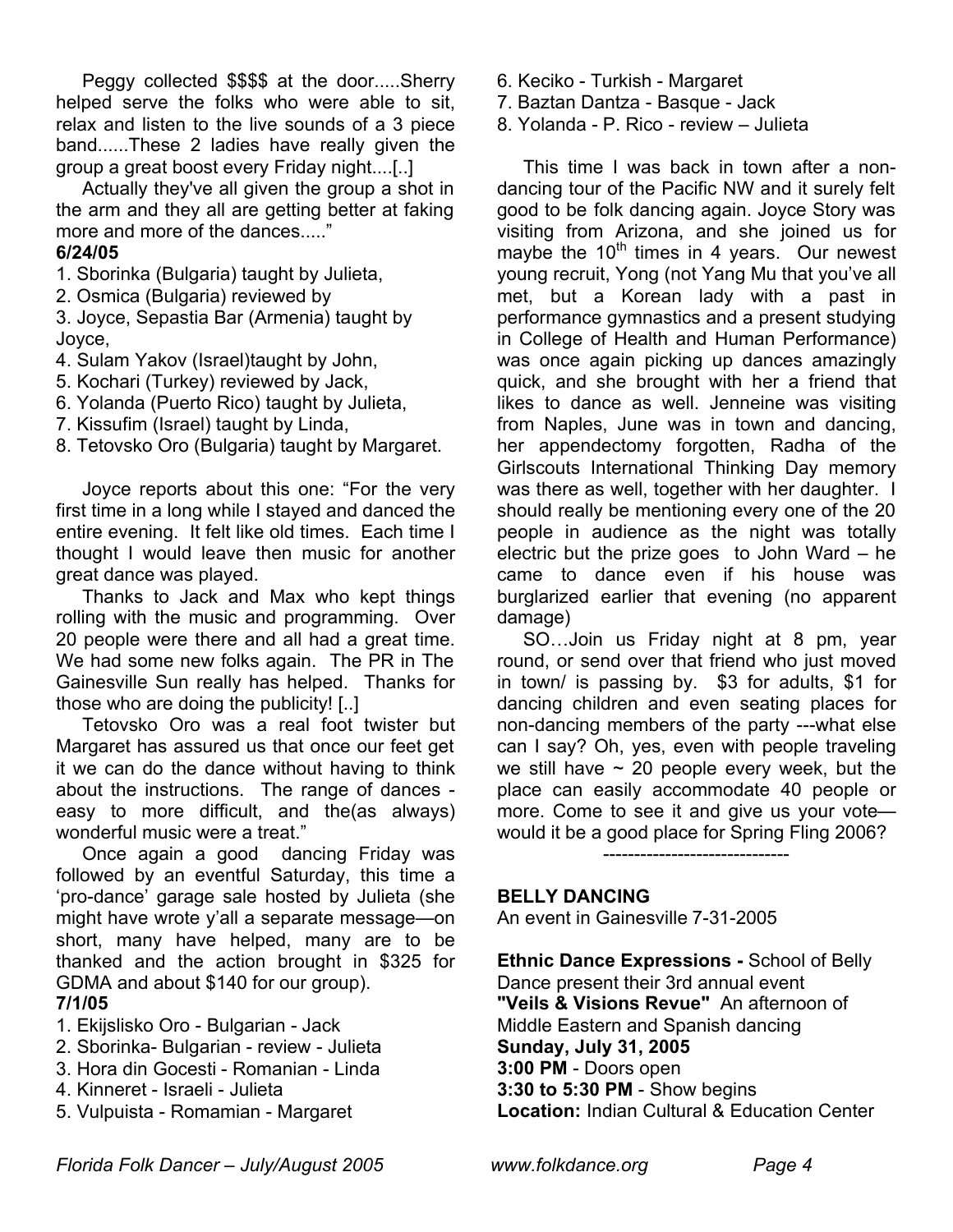1115 SW 13th Street Gainesville (just south of UF between Archer Rd. and SW 16th Ave.) **Tickets:** Adults: \$12 Advance / \$15 At-door Seniors 60+: \$10 Advance /\$13 At-door Children under 10: \$5

*Reservations Required for At-door Tickets* Advance tickets may be purchased at Ethnic Dance Expressions - Plaza West - 4000 Newberry Road D-2 **Contact:** Sallamah Chimera, Director 352-384-9200 sallamah@bellsouth.net www.ethnicdanceexpressions.com



------------------------------

# **GAINESVILLE DANCE & MUSIC ASSOCIATION By Dan Lampert**

 There are a lot of good things happening in Gainesville lately, and here's one great example… the Gainesville Dance and Music Association (GDMA) has an attractive web site with great information.



 Their web site lists the various weekly dances and monthly dances, from clogging to Irish to Zydeco to Israeli and English Dancing. It's a must see! Here's the web address: http://www.afn.org/~gdma/index.html

 If you don't have web access, contact the GDM by email or voice… and tell them you read about the GDM in the FFD! Email: gdma@afn.org or phone 352-219-8907

------------------------------

# **NEWS FROM GAINESVILLE**

by Raluca Ioana Rosca <rarosca@ufl.edu>

 [From an email June 6, 2005] On Saturday afternoon in the GDMA building, we had 20 paying participants, 2 children and 2 students (who looked interested in folkdance!) participating in the Doriane's and Yutaka's workshop. WE have some very fun 3 hours, with excellent, energetic teaching and great accordion music. Doriane taught 5 dances (I'm missing one): Circasienne Circle (Brettany), An Dro (Brettany), St. Bernard's Waltz (FRANCE?), a version of Gay Gordons.

 Yutaka taught the basic footwork from a region in Ireland and then a 5 parts jig (by that time the lack of sleep the night before caught up with. me, so I can't report too much on those, except 'they looked good').

 Both Doriane and Yutaka are fun, excellent teachers, presently based in Florida, and I really recommend them if other groups are interested in their workshops or even for the Florida Camp. They provided music and dance notes, so we should be able to keep their dances.

------------------------------

#### **SARASOTA SMIDGENS**

by Marie Millett gvduurn@earthlink.net

 [From an email June 23, 2005] Ann Kessler announced tonight that she will be retiring as our teacher this Fall. She has become quite busy with her handwriting analysis and legal documentation. She is retiring only from teaching , but will continue to dance with us. We will miss her teaching but glad that she and Fred will continue to be members of our group.

*Florida Folk Dancer – July/August 2005 www.folkdance.org Page 5*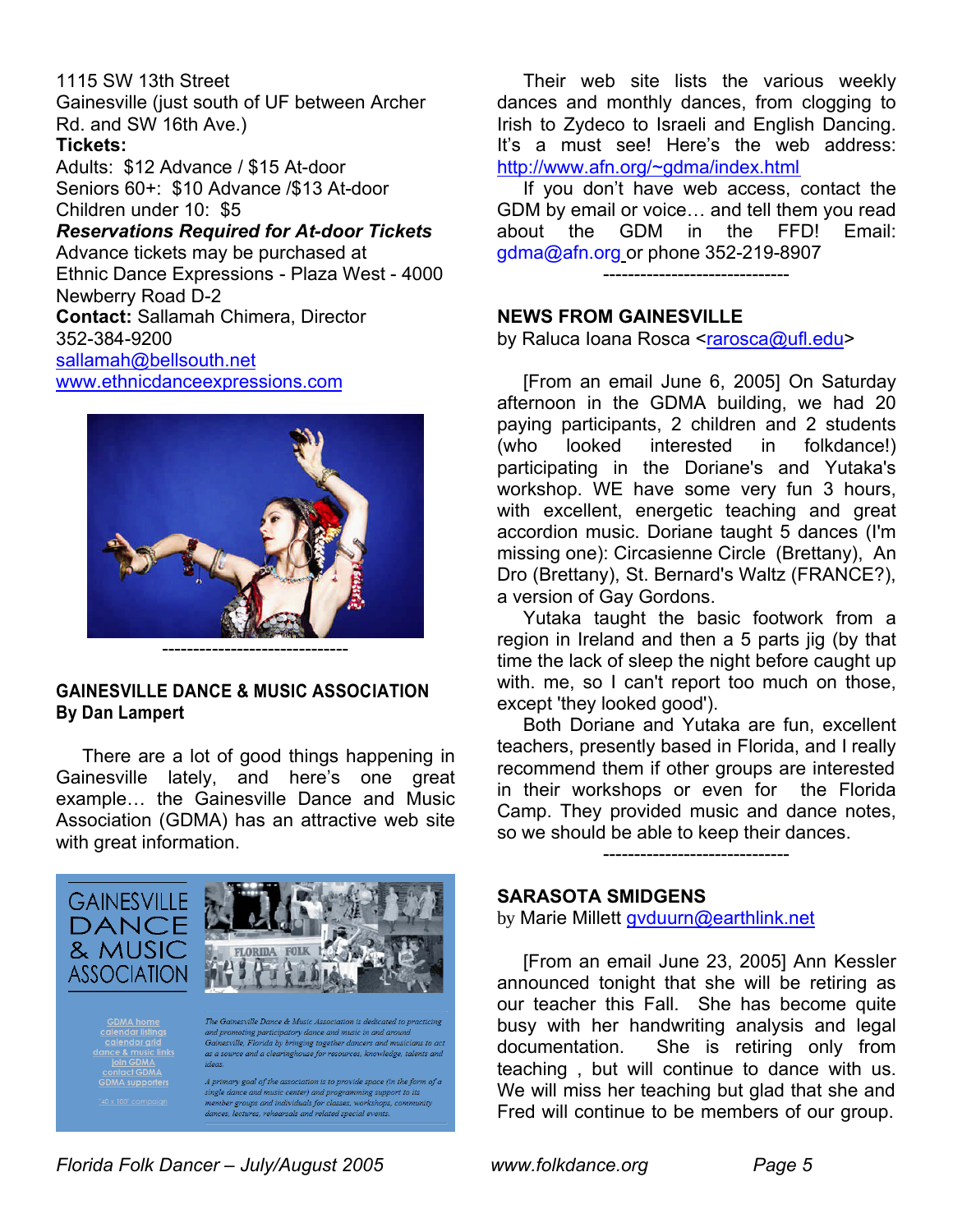Ann's last official night to teach with us in July, but there will be a recognition party in the Fall.

 The Grapevine Folk Dancers continue to dance this Summer but some of us are having a getogether at the Door County, Wisconsin Folk Festival the weekend following the 4th of July. It will be a new event for some of us and a return for others. Nancy Wilusz, Sidney, and Edith Iwens went last year. Dolores Lustig, Don Winnock, Phyllis Spiegel, and I will join this year.

 The Millett Hilton welcomes overnight guests who would like to dance with us on Wednesday nights. Call Marie Millett 941-351-6281

------------------------------

### **SCANDIA WEEK MENDOCINO**

by Judith Baizan - judithbaizan@juno.com

 [From an email June 27, 2005] Finally at the Scandia Week Mendocino just concluded, Judith Baizan was not the only Floridan in attendance. She was joined by recently confirmed Scandinavian dance enthusiasts Jean and Mike Murray, of Melbourne. Well, Mike Is actually living temporarily in Long Beach, California, but Melbourne is still where he calls home. Since they would be together only for the week of the camp they chose to celebrate their 25th wedding anniversary a few weeks early and invited table mates to join them in a champagne toast to honor the occasion.

 The Norwegian focus of this year's Scandia Week Mendocino was on Springleik, with the Odnes brothers, Knute and Ivar, with Ivar fiddling, and Knute and his wife Bodil dancing. At the same time that they wore us out with step practice they kept us amused with their gentle brotherly needling. The Swedish focus was Ewa and Tommy Englund teaching dances from Helsingland, including the wonderful floating Nigpolska. The present practice at Scandia Week Mendocino is to have both Norwedian and Swedish dance represented, rather than alternate them in successive years as was done previously.

 Scandia Week Mendocino in California and Nordic Fiddles and Feet at Buffalo Gap a couple of hours west of Washington DC are priorities for Scandinavian Dance enthusiasts. At the first you are likely to be cold, and at the second you might possibly melt. The best partners are to be found at these events, either of them, and our present vision of heaven is to be on the dance floor at both.

------------------------------

### **TAMPA GRAMPA**

By terry.abrahams@verizon.net

 [From an email June 25, 2005] That title isn't true - it just rhymes and I always wanted to say it. Tampa Gramma just doesn't do it. Well, Andi is gone, Ursula is back from her trip to the Ukraine where she had a phenomenal time seeing where she was as a child, seeing history, seeing the sights. Now that she is back, she is tending to her tender body, and we're all hoping for a very positive result. Ken Kwo is off to teach at his music camp, Judith has been to CA for a scan camp, the rest of us took care of Ernesto, I'm back from Ft. Lauderdale and the Sunshine State Games, where I also saw my fencing coach and wife and a dance friend in Boca. Our little Jen from our Israeli group is now one of the "friends" at Disney, and loving it. And while all of this is going on, the dancing is slim, but we keep on going! This is my shortest article every - that's because I didn't go on and on about myself - to your relief, I'm sure! Hope I have more to say next month! I'm on my way to Nationals in Sacramento and will make a quick visit to Jerry and Laurie Raz, who will have just finished a Hungarian week and apparently there will be a really good band there, then in August I'll be in

Bulgaria at Koprivshitsa!!!

### **GAINESVILLE'S INTERNATIONAL GROUP!**

------------------------------

by Jack Seltzer - seltzerj@hotmail.com

[Editor's note: some of this information seems to duplicate Raluca's article in this issue, but I'm including it because it has other information and another point of view.]

 As of June 3rd, the University of Florida Folk Dance group has become the International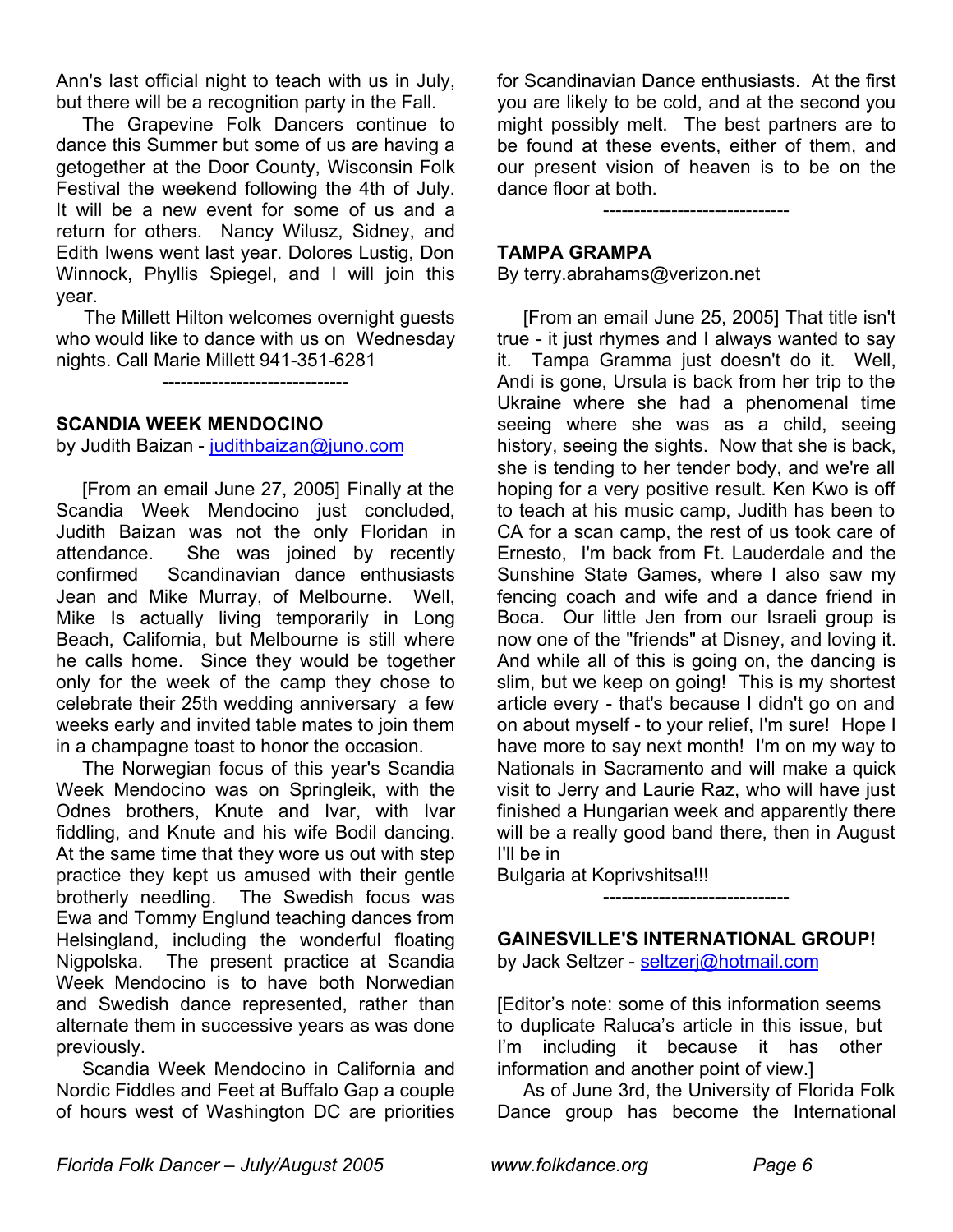Dance group of Gainesville.... We've moved off campus for our Friday night dancing.....We have joined the GDMA (Gainesville Dance & Music Assoc.)group of Gainesville and now have a fantastic facility every Friday night from 8 - 11 PM......

 It costs each individual \$3 a night(\$1 for students). The charge is to cover the rent and any additional expenses we will incur in the future like a laptop computer or a guest dance teacher.

 We're off to a great start for the 1st four Fridays with about 20 people coming each week. The music programming is coming off a computer which Max purchased on Ebay for \$100. Now we have 8 - 9 Gig of dances as our collection. What a fun time I'm having setting up the dances for each evening. None of the hassle having to go to individual cassettes or CDs for each dance...... Yesterday Julieta, hosted a yard sale for GDMA and our group and we did great. A bunch of folk from the group; Tina, Rosellen, Toshi, Talia, Jenna, John, Peggy, Eric, June, Esther, and Linda & I were all out under Julieta's trees selling all kinds of stuff for 25 cents to 25 dollars..... Was a fun time until 1PM......

 Last Saturday, we all went over to our local Applebees and did our thing cooking eggs and coffee for the GDMA cause.......We all heard it went pretty well but could have been better with all the energy Tara (GDMA's leader) expended on the event. See the following blurb for that event.....

Here's our teaching list....

- 1) Kortanc Linda
- 2) Osmica Joyce
- 3) Ma Navu (reviewed) Jack
- 4) Lalica (review) John
- 5) Kargouna (review) John
- 6) Davorike Dajke (review)- Julieta
- 7) Zumpo Ondo (review) Julieta
- 8) Kochari Jack
- 9) Belasicko Oro (review) Joyce
- 10) Delilo (review) Margaret
- 11) Hasapikos (review) Margaret

 All the dances we review will be put on for the request time from now on, as "review" means they have been taught 2 times since we moved to 308. So come on over after 9:30 to do those again.

 Other dances put on for "request time" were Korobushka, Zemer Atik, Kissufim, Bannielou Lambaol, Ajd Na Lijevo, AnDro Retourne, Hora Spoitorilor, Djanguritsa, Sweet Girl, Boyash Bypsies, Syrtos, La Bastringue, Elu Tsiporim, Pata Pata, Poslushaite Patrioti(I think it's Russian - a great melody - nice dance, too, that John has kept for us), Rustemul, Arap, Hora De La Gorj, Baztan Dantza, Horehonsky Czardas, 12th St. Rag, Dedo Mili Dedo, Erev Ba, Lum Lum Ley, Blue Bell Polka, Ruby Love(a syrto of Cat Steven's song)… I may have left out some of them.....If anyone cares to add any I missed.......

 Any requests, bring them Friday night......We're having a blast bringing back some of these great sounds..... By the way, was fun seeing everyone for breakfast yesterday at Applebees.....Gary really is good at flipping those pancakes......Chimo (Joaquin) also helped in the kitchen and so our coffee came out real steamy and full bodied......(now if only they both can dance as good as they can cook.....)..

 Peggy collected \$\$\$\$ at the door.....Sherry helped serve the folks who were able to sit, relax and listen to the live sounds of a 3 piece band......These 2 ladies have really given the group a great boost every Friday night.... Now if only their husbands could get on the ball already!!!!! Actually they've all given the group a shot in the arm and they all are getting better at faking more and more of the dances.....

 That's the latest info on our International Dance group.....We're going to have lots of people off and traveling over the summer but we'll keep meeting every Friday....

so give us a call for directions or an email at seltzerj@hotmail.com